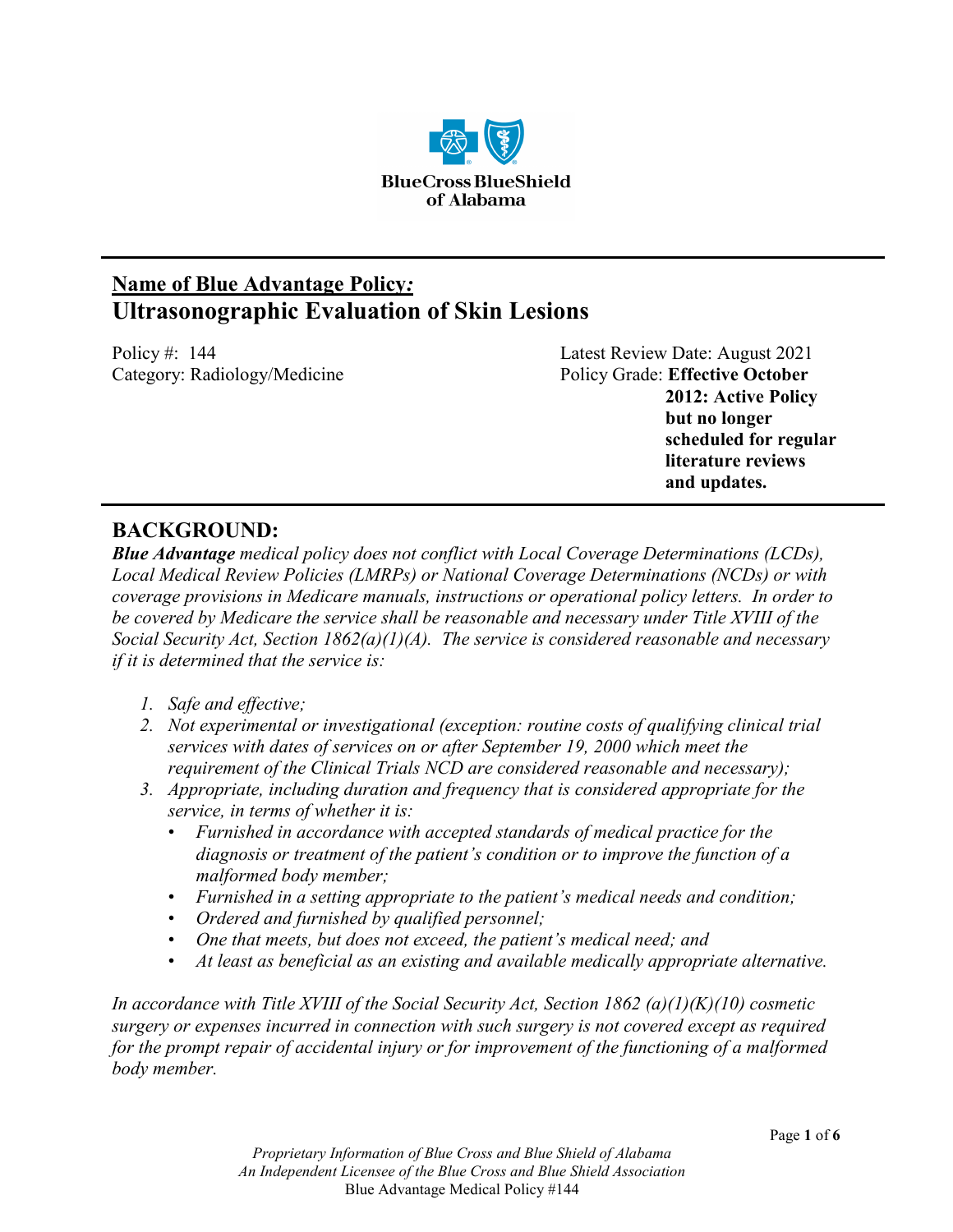## **POLICY:**

**Blue Advantage** will treat **ultrasonic evaluation of skin lesions** as a **non-covered** benefit and is considered **investigational**.

**Blue Advantage** will treat **ultrasonic evaluation** as a technique to assess photoaging or skin rejuvenation techniques as a **non-covered** benefit and as **investigational**.

*Blue Advantage does not approve or deny procedures, services, testing, or equipment for our members. Our decisions concern coverage only. The decision of whether or not to have a certain test, treatment or procedure is one made between the physician and his/her patient. Blue Advantage administers benefits based on the members' contract and medical policies. Physicians should always exercise their best medical judgment in providing the care they feel is most appropriate for their patients. Needed care should not be delayed or refused because of a coverage determination.*

# **DESCRIPTION OF PROCEDURE OR SERVICE:**

Ultrasonographic evaluation of skin lesions refers to the use of ultrasound to provide information about the margins and depth of surface tumors or inflammatory skin conditions. Several ultrasound systems using transducers of at least 20 MHz have been approved by the Food and Drug Administration (FDA) for visualizing skin; lower frequency ultrasound transducers (12-15 MHz) have also been used.

High-frequency ultrasound transducers (20-100 MHz) have been used in ophthalmology, endoscopic imaging systems, and to evaluate skin lesions. High frequency scanning provides a high degree of axial and lateral resolution, but limited penetration. High-frequency ultrasound can distinguish between the epidermis, dermis, and underlying connective tissue. Lower frequency ultrasound transducers (12-15 MHz) have also been used to evaluate skin layers. It gives information on the morphology of the lesion, such as the size, shape, and depth of the skin lesion. However, it does not give information on the diagnosis of the lesion.

The following applications of ultrasonic evaluation of skin lesions have been proposed:

- To assess the margins and depth of melanoma and non-melanoma skin cancers to aid in surgical planning.
- To assess actinic keratosis to determine if cryosurgery is an appropriate therapeutic option.
- To follow the course of connective tissue diseases of the skin, such as scleroderma, by evaluating the amount and location of collagen in the dermis.
- To assess inflammatory skin diseases, such as allergy reactions, psoriasis, and lichen planus.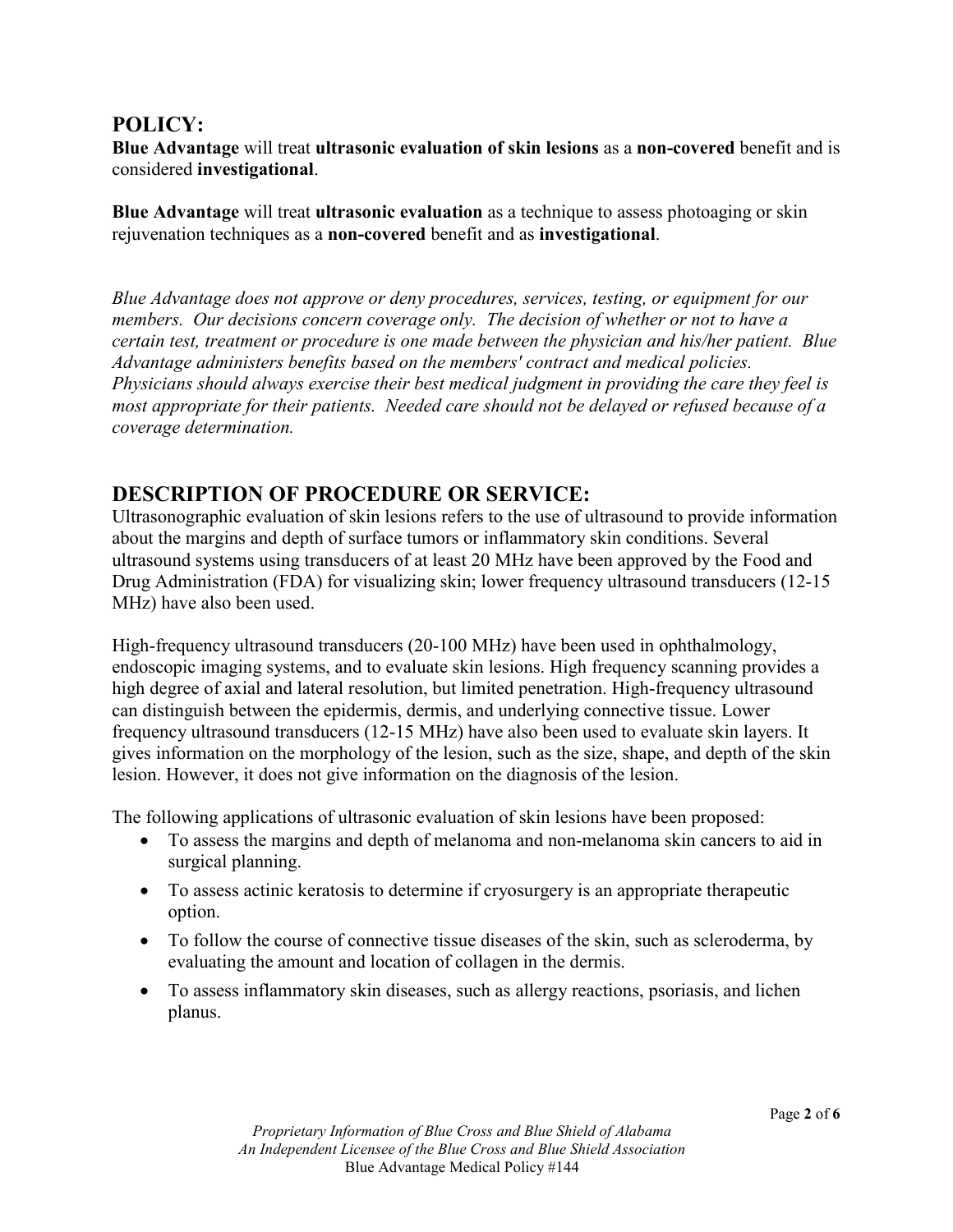This policy does not address the potential use of ultrasonographic detection for subcutaneous lesions including lipomas, epidermal cysts or ganglions or for detecting regional lymph nodes and subcutaneous metastases in patients with melanoma.

# **KEY POINTS:**

The most recent update with literature review covers the period through August 9, 2021.

#### **Summary of Evidence**

The evidence is insufficient for determining the clinical utility of ultrasonic evaluation of skin lesions. No published studies were identified that prospectively examined whether the use of ultrasonography resulted in improved health outcomes, such as higher treatment success rates, lower rates of disease recurrence or increased survival. Given the lack of sufficient high-quality evidence on the impact of ultrasound skin imaging on patient management and health outcomes, this technology is considered investigational. In addition, due to the cosmetic nature of the application, ultrasound skin imaging is considered not medically necessary to assess photoaging or skin rejuvenation techniques.

### **Practice Guidelines and Position Statements**

The National Comprehensive Cancer Network (NCCN) melanoma guideline does not mention use of ultrasonography for evaluating known or suspected melanomas.

### **KEY WORDS:**

Ultrasonography, ultrasound, skin lesions, melanoma, psoriasis, skin, Episcan I-200, DermaScan

### **Approved by Governing Bodies:**

The FDA has cleared numerous ultrasound systems that include skin ultrasound as one of many indications. In addition, several ultrasonic systems that specialize in imaging skin have been cleared for marketing by the FDA though the 510(k) process. The Episcan® I-200, Ultrasound System (Longport, Inc., Glen Mills, PA), which uses either a 20-MHz or 30-MHz transducer, was cleared for marketing in November 2006. Its intended use is medical/surgical dermatology assessment and diagnosis (aesthetic and therapeutic), plastic/reconstructive surgical planning, wound assessment and management, skin assessment for pressure ulcer detection and prevention, and superficial musculoskeletal diagnosis.

Another specialized system, the DermaScan™ C Ultrasonic System (Cortex Technology, Denmark) was cleared in 1999. This 20-MHz transducer is intended to be used to visualize the layers of the skin to make approximate measurement of dimensions of skin layers and blood vessels.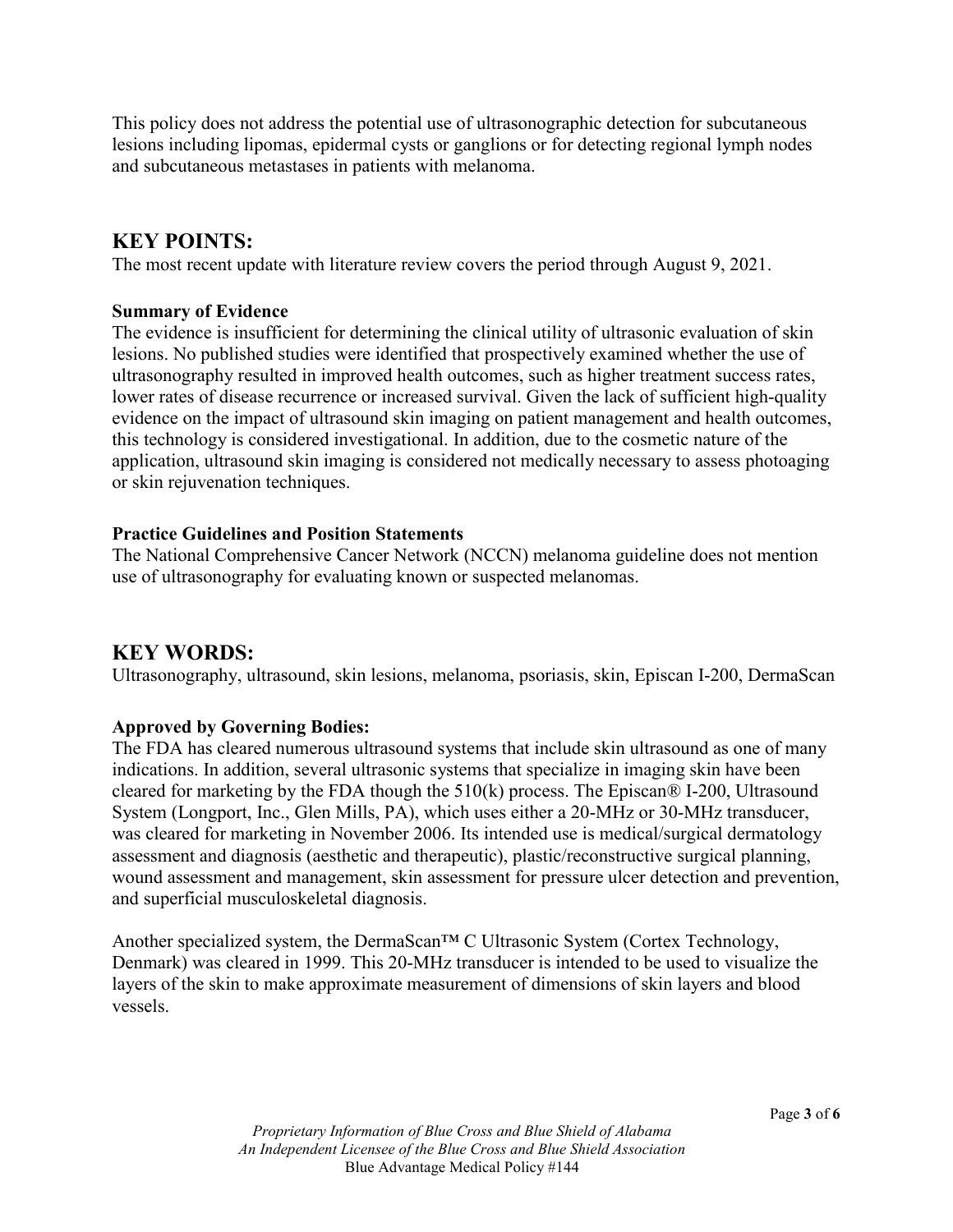## **BENEFIT APPLICATION:**

Coverage is subject to member's specific benefits. Group specific policy will supersede this policy when applicable.

# **CURRENT CODING:**

### **CPT codes:**

There are no specific CPT codes describing ultrasonographic evaluation of skin lesions. These codes might be used.

| 17999 | Unlisted procedure, skin, mucous membrane and subcutaneous tissue |
|-------|-------------------------------------------------------------------|
| 76999 | Unlisted ultrasound procedure                                     |
| 96999 | Unlisted special dermatological service or procedure              |

# **REFERENCES:**

- 1. Bakr M, et al. Ultrasound biomicroscopy in the diagnosis of skin diseases. Eur J Dermatol 2007; 17(6): 469-475.
- 2. Bessoud B, Lassau N, Koscielny S, et al. High frequency sonography and color Doppler in the management of pigmented skin lesions, Ultrasound Med Viol 2003; 29(6): 875-879.
- 3. Blue Cross Blue Shield Association. Ultrasonographic evaluation of skin lesions. Medical Policy Reference Manual, November 2009.
- 4. Bobadilla F, Wortsman X, et al. Pre-surgical high resolution ultrasound of facial basal cell carcinoma: Correlation with histology. Cancer Imaging, September 2008; 8: 163-172.
- 5. Cammarota T, Pinto F, Magliaro A et al. Current uses of diagnostic high-frequency US in dermatology. Eur J Radiol 1998; 27(suppl 2):S215-223.
- 6. Desai TD, Desai AD, et al. The use of high-frequency ultrasound in the evaluation of superficial and nodular basal cell carcinomas. Dermatol Surg, October 2007; 33(10): 1220- 1227.
- 7. El-Zawahry MB, El-Hameed A, El-Cheweikh HM et al. Ultrasound biomicroscopy in the diagnosis of skin diseases. Eur J Dermatol 2007; 17(6):469-75.
- 8. Gambichler T, Moussa G, et al. Preoperative ultrasonic assessment of thin melanocytic skin lesions using a 100-MHz ultrasound transducer: A comparative study. Dermatol Surg, July 2007; 33(7): 818-824.
- 9. Harland, et al. High-frequency, high-resolution b-scan ultrasound in the assessment of skin tumors, British Journal of Dermatology, 1993; 128: 525-532.
- 10. IOM (Institute of Medicine). 2011. Clinical Practice Guidelines We Can Trust. Washington, DC: The National Academies Press.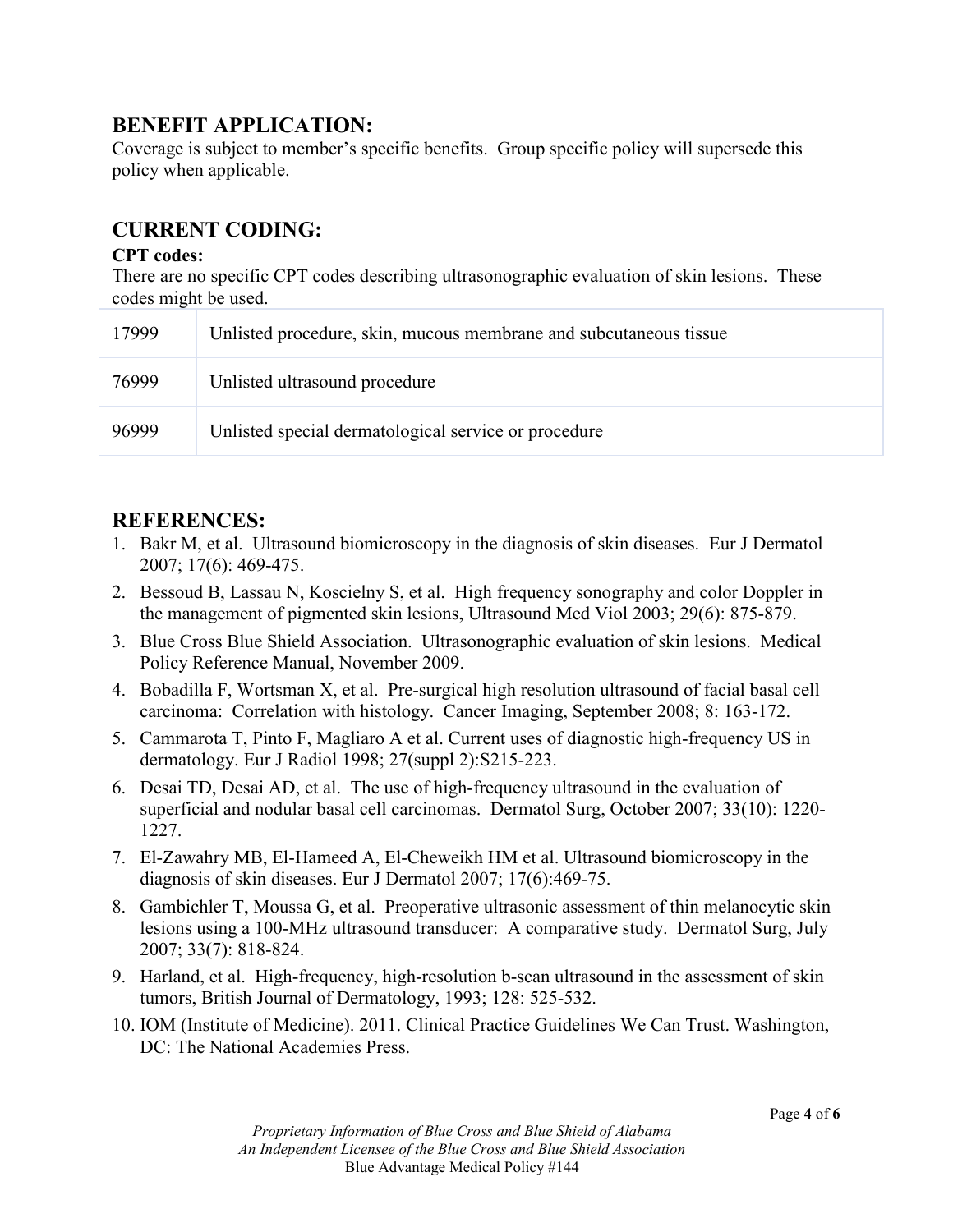- 11. Jambusaria-Pahlajani A, Schmults CD, et al. Test characteristics of high-resolution ultrasound in the preoperative assessment of margins of basal cell and squamous cell carcinoma in patients undergoing Mohs micrographic surgery. Dermatol Surg, January 2009; 35(1): 9-15.
- 12. Kaikaris V, Samsanavicius D, Maslauskas K et al. Measurement of melanoma thicknesscomparison of two methods: ultrasound versus morphology. J Plast Reconstr Aesthet Surg 2011; 64(6): 796-802.
- 13. Kolbe L, Kligman AM, Schreiner V et al. Corticosteroid-induced atrophy and barrier impairment measured by non-invasive methods in human skin. Skin Res Technol 2001; 7(2):73-77.
- 14. Lassau N, et al. Prognostic values of high-frequency sonography and color Doppler sonography for the preoperative assessment of melanomas, American Journal of Radiology, 1999; 172: 457-461.
- 15. Machet L, Belot V, Naouri M, et al. Preoperative measurement of thickness of cutaneous melanoma using high-resolution 20 MHZ ultrasound imaging: a monocenter prospective study and systematic review of the literature. Ultrasound Med Biol; 2009; 35(9):1411-1420.
- 16. Mogensen M and Jemec GB. Diagnosis of nonmelanoma skin cancer/keratinocyte carcinoma: A review of diagnostic accuracy of nonmelanoma skin cancer diagnostic tests and technologies. Dermatol Surg, October 2007; 33(10): 1158-1174.
- 17. Music MM, Hertl K, Kadivec M et al. Pre-operative ultrasound with a 12-15 MHz linear probe reliably differentiates between melanoma thicker and thinner than 1mm. J Eur Acad Dermatol Venereol 2010; 24(9):1105-1108.
- 18. National Comprehensive Cancer Network. Melanoma. Clinical practice guidelines in oncology, v2.2020. Available online at: //www.nccn.org/professionals/physician\_gls/PDF/melanoma.pdf.
- 19. Nessi R, et al. Skin ultrasound in dermatologic surgical planning, Journal of Dermatologic Surgical Oncology, 1991; 17: 38-42.
- 20. Olsen L, and Serup J. High-frequency ultrasound scan for non-invasive cross-sectional imaging of psoriasis, Acta Dermatology Venereol (Stock), 1993; 73: 185-187.
- 21. Partsch B, Binder M, Puspok-Schwarz M, et al. Limitations of high frequency ultrasound in determining the invasiveness of cutaneous malignant melanoma, Melanoma Res 1996; 6(5): 395-398.
- 22. Raju BI, Swindells KJ, Bonzalez S, et al. Quantitative ultrasonic methods for characterization of skin lesions in vivo, Ultrasound Med Biol 2003; 29(6): 825-838.
- 23. Ruocco E, Argenziano G, Pellacani G, et al. Non-invasive imaging of skin tumors, Dermatol Surg 2004; 30(2 pt 2): 301-310.
- 24. Semple J, Gupta AK, From L, et al. Does high-frequency (40 60 mhz) ultrasound imaging play a role in the clinical management of cutaneous melanoma? Annals of Plastic Surgery, June 1995, Vol. 34, No. 6.
- 25. Solivetti FM, Sidozzi A, et al. Sonographic evaluation of clinically occult in-transit and satellite metastases from cutaneous malignant melanoma. Radiol Med 2006; 111: 702-708.